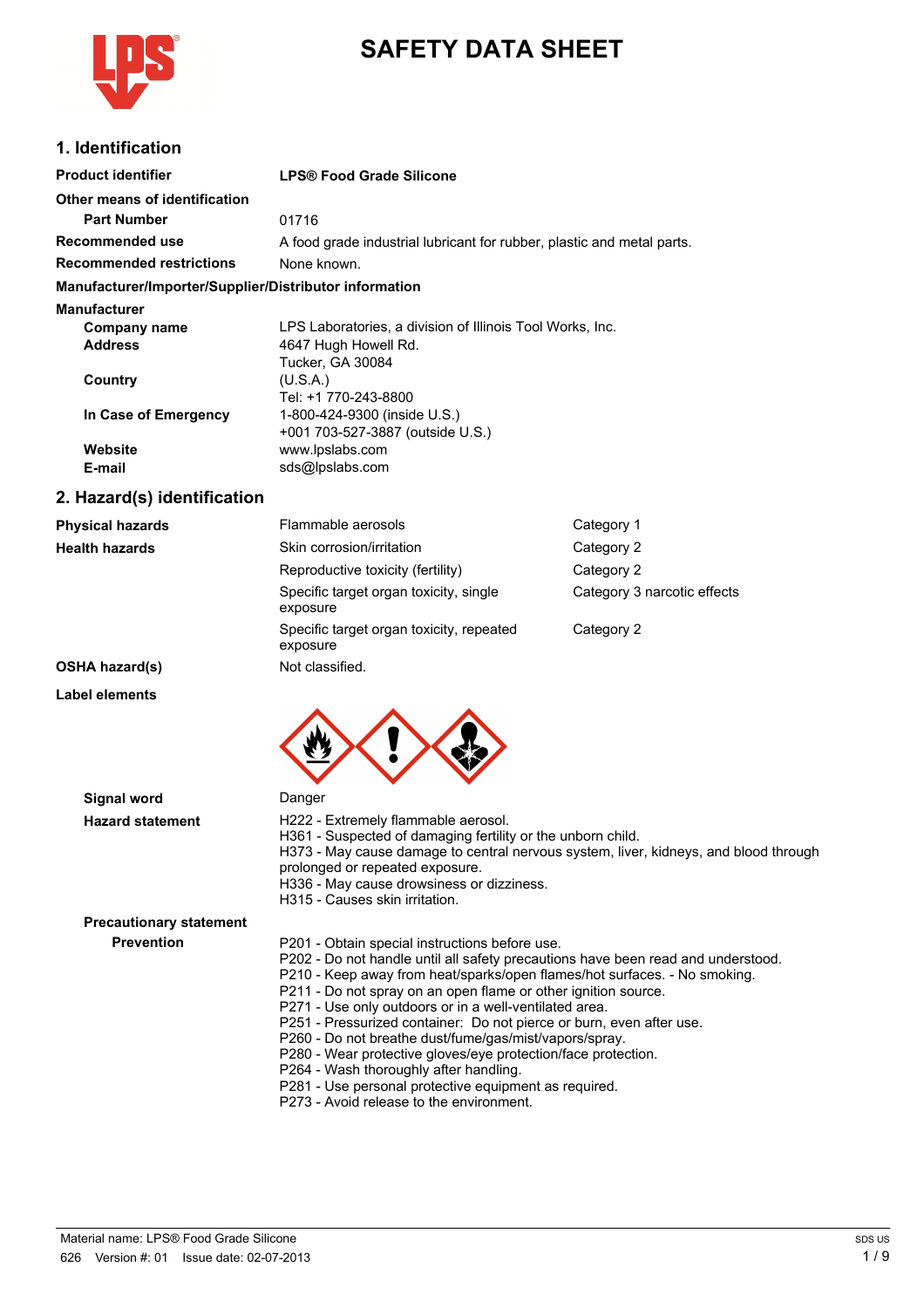| <b>Response</b>                              | P308 + P313 - IF exposed or concerned: Get medical advice/attention.<br>P302 + P352 - IF ON SKIN: Wash with plenty of soap and water.<br>P321 - Specific treatment (see this label).<br>P332 + P313 - If skin irritation occurs: Get medical advice/attention.<br>P362 - Take off contaminated clothing and wash before reuse.<br>P304 + P340 - IF INHALED: Remove to fresh air and keep at rest in a position comfortable for<br>breathing.<br>P312 - Call a POISON CENTER or doctor/physician if you feel unwell.<br>P391 - Collect spillage. |  |
|----------------------------------------------|-------------------------------------------------------------------------------------------------------------------------------------------------------------------------------------------------------------------------------------------------------------------------------------------------------------------------------------------------------------------------------------------------------------------------------------------------------------------------------------------------------------------------------------------------|--|
| <b>Storage</b>                               | P403 + P233 - Store in a well-ventilated place. Keep container tightly closed.<br>P405 - Store locked up.<br>$P410 + P412$ - Protect from sunlight. Do not expose to temperatures exceeding 50 $^{\circ}$ C/122 $^{\circ}$ F.                                                                                                                                                                                                                                                                                                                   |  |
| <b>Disposal</b>                              | P501 - Dispose of contents/container in accordance with local/regional/national/international<br>regulations.                                                                                                                                                                                                                                                                                                                                                                                                                                   |  |
| Hazard(s) not otherwise<br>classified (HNOC) | Not classified.                                                                                                                                                                                                                                                                                                                                                                                                                                                                                                                                 |  |
| <b>Environmental hazards</b>                 | Hazardous to the aquatic environment,<br>Category 2<br>long-term hazard                                                                                                                                                                                                                                                                                                                                                                                                                                                                         |  |

## **Supplemental information**

25% of the mixture consists of component(s) of unknown long-term hazards to the aquatic environment. 94.67% of the mixture consists of component(s) of unknown acute oral toxicity.

## **3. Composition/information on ingredients**

#### **Mixtures**

### **Hazardous components**

| <b>Chemical name</b>                     | <b>CAS number</b> | $\%$      |
|------------------------------------------|-------------------|-----------|
| 2-Methylpentane                          | 107-83-5          | $30 - 40$ |
| 2,3-Dimethylbutane                       | 79-29-8           | $10 - 20$ |
| 3-Methylpentane                          | $96-14-0$         | $10 - 20$ |
| Propane                                  | 74-98-6           | $10 - 20$ |
| 2,2-Dimethylbutane                       | 75-83-2           | $5 - 10$  |
| N-Butane                                 | 106-97-8          | $5 - 10$  |
| <b>Isobutane</b>                         | 75-28-5           | $1 - 3$   |
| N-hexane                                 | 110-54-3          | $1 - 3$   |
| Other components below reportable levels |                   | $5 - 10$  |

#### **4. First-aid measures**

| <b>Inhalation</b>                                                            | Remove victim to fresh air and keep at rest in a position comfortable for breathing. If not<br>breathing, give artificial respiration. Induce artificial respiration with the aid of a pocket mask<br>equipped with a one-way valve or other proper respiratory medical device. Call a physician or<br>poison control center immediately.          |
|------------------------------------------------------------------------------|----------------------------------------------------------------------------------------------------------------------------------------------------------------------------------------------------------------------------------------------------------------------------------------------------------------------------------------------------|
| <b>Skin contact</b>                                                          | Wash off immediately with soap and plenty of water while removing all contaminated clothes and<br>shoes. Get medical attention if irritation develops and persists.                                                                                                                                                                                |
| Eye contact                                                                  | Immediately flush with plenty of water for at least 15 minutes. If easy to do, remove contact<br>lenses. Get medical attention immediately.                                                                                                                                                                                                        |
| Ingestion                                                                    | IF SWALLOWED: Immediately call a POISON CENTER or doctor/physician. Never give anything<br>by mouth to a victim who is unconscious or is having convulsions. Rinse mouth thoroughly. Do not<br>induce vomiting without advice from poison control center. If vomiting occurs, keep head low so<br>that stomach content doesn't get into the lungs. |
| <b>Most important</b><br>symptoms/effects, acute and<br>delayed              | Narcosis. Irritation of eyes and mucous membranes. Skin irritation. Decrease in motor functions.<br>Behavioral changes. Vapors have a narcotic effect and may cause headache, fatigue, dizziness<br>and nausea. Prolonged exposure may cause chronic effects.                                                                                      |
| Indication of immediate<br>medical attention and special<br>treatment needed | In case of shortness of breath, give oxygen. Symptoms may be delayed. Keep victim under<br>observation.                                                                                                                                                                                                                                            |
| <b>General information</b>                                                   | Ensure that medical personnel are aware of the material(s) involved, and take precautions to<br>protect themselves. Immediate medical attention is required. Show this safety data sheet to the<br>doctor in attendance.                                                                                                                           |

## **5. Fire-fighting measures**

| Suitable extinguishing media | Extinguishing media - small fires: Dry chemical powder.                                        |
|------------------------------|------------------------------------------------------------------------------------------------|
|                              | Extinguishing media - large fires: Carbon dioxide (CO2). Dry chemical powder. Foam. Water fog. |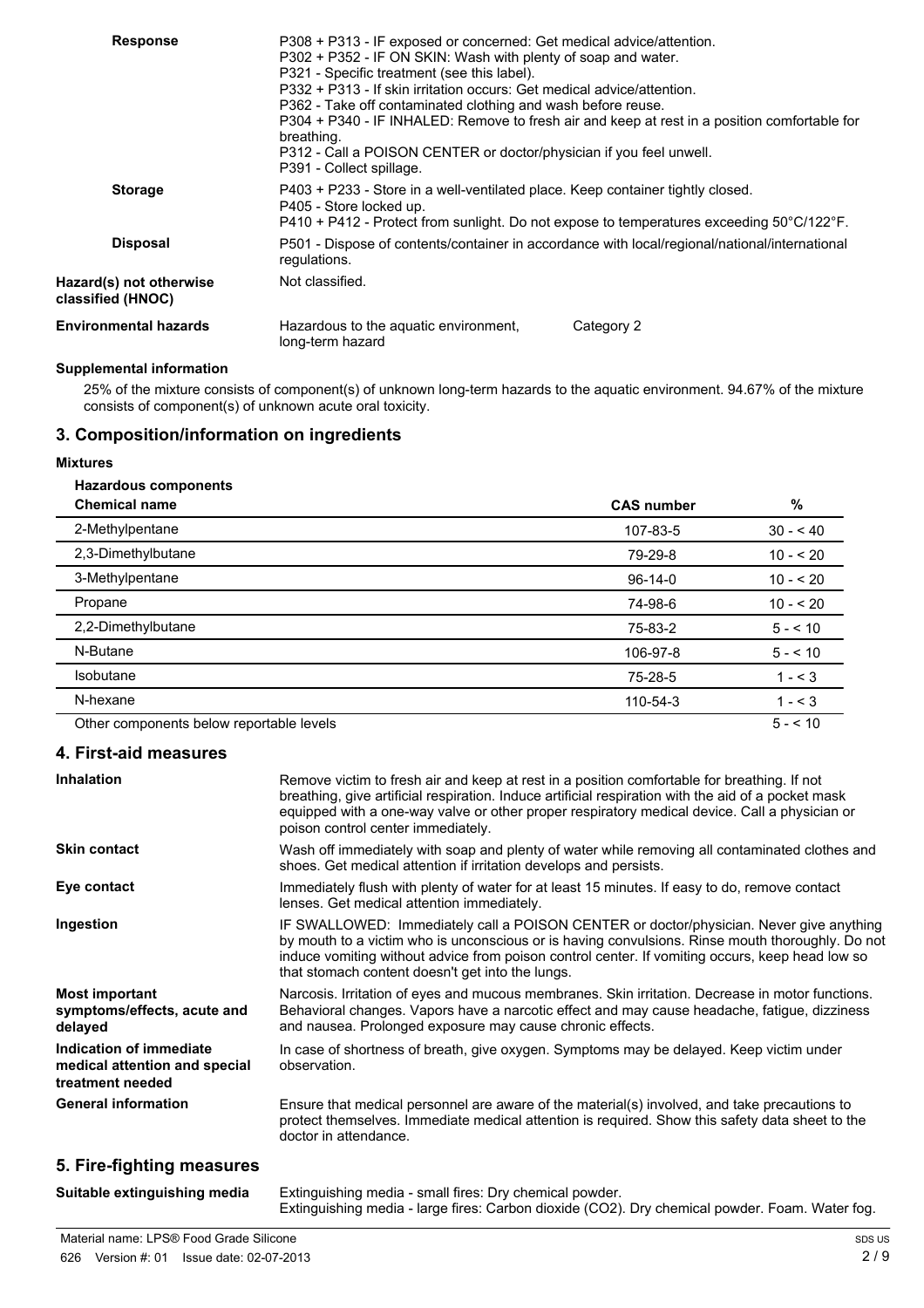| Unsuitable extinguishing<br>media                                | Do not use a solid water stream as it may scatter and spread fire.                                                                                                                                                                                                                                                                                                                                                                                                                                                                                             |
|------------------------------------------------------------------|----------------------------------------------------------------------------------------------------------------------------------------------------------------------------------------------------------------------------------------------------------------------------------------------------------------------------------------------------------------------------------------------------------------------------------------------------------------------------------------------------------------------------------------------------------------|
| Specific hazards arising from<br>the chemical                    | Contents under pressure. Pressurized container may explode when exposed to heat or flame. Fire<br>may produce irritating, corrosive and/or toxic gases.                                                                                                                                                                                                                                                                                                                                                                                                        |
| Special protective equipment<br>and precautions for firefighters | Firefighters must use standard protective equipment including flame retardant coat, helmet with<br>face shield, gloves, rubber boots, and in enclosed spaces, SCBA. Firefighters should wear full<br>protective clothing including self contained breathing apparatus. Structural firefighters protective<br>clothing will only provide limited protection.                                                                                                                                                                                                    |
| <b>Fire-fighting</b><br>equipment/instructions                   | In case of fire and/or explosion do not breathe fumes. Firefighters must use standard protective<br>equipment including flame retardant coat, helmet with face shield, gloves, rubber boots, and in<br>enclosed spaces, SCBA. Move containers from fire area if you can do so without risk. Containers<br>should be cooled with water to prevent vapor pressure build up. For massive fire in cargo area,<br>use unmanned hose holder or monitor nozzles, if possible. If not, withdraw and let fire burn out.<br>Water runoff can cause environmental damage. |
| <b>Specific methods</b>                                          | In the event of fire and/or explosion do not breathe fumes. Self-contained breathing apparatus<br>and full protective clothing must be worn in case of fire. Use standard firefighting procedures and<br>consider the hazards of other involved materials. Move container from fire area if it can be done<br>without risk. Use water spray to cool unopened containers. Cool containers exposed to flames<br>with water until well after the fire is out.                                                                                                     |
|                                                                  |                                                                                                                                                                                                                                                                                                                                                                                                                                                                                                                                                                |

#### **6. Accidental release measures**

| Personal precautions,<br>protective equipment and<br>emergency procedures | Immediately evacuate personnel to safe areas. Keep unnecessary personnel away. Local<br>authorities should be advised if significant spillages cannot be contained. Consider initial<br>downwind evacuation for at least 500 meters (1/3 mile). Wear appropriate protective equipment<br>and clothing during clean-up. Fully encapsulating, vapor protective clothing should be worn for<br>spills and leaks with no fire. Do not touch damaged containers or spilled material unless wearing<br>appropriate protective clothing. Do not touch or walk through spilled material. Keep people away<br>from and upwind of spill/leak. Keep upwind. Keep out of low areas. Pay attention to flashback.<br>Ventilate closed spaces before entering them.                                                                                                                                                                                                                                                                                                                                                                                                              |
|---------------------------------------------------------------------------|-------------------------------------------------------------------------------------------------------------------------------------------------------------------------------------------------------------------------------------------------------------------------------------------------------------------------------------------------------------------------------------------------------------------------------------------------------------------------------------------------------------------------------------------------------------------------------------------------------------------------------------------------------------------------------------------------------------------------------------------------------------------------------------------------------------------------------------------------------------------------------------------------------------------------------------------------------------------------------------------------------------------------------------------------------------------------------------------------------------------------------------------------------------------|
| <b>Methods and materials for</b><br>containment and cleaning up           | ELIMINATE all ignition sources (no smoking, flares, sparks or flames in immediate area). Keep<br>combustibles (wood, paper, oil, etc.) away from spilled material. The product is immiscible with<br>water and will spread on the water surface. Stop leak if you can do so without risk. Move the<br>cylinder to a safe and open area if the leak is irreparable. Dike far ahead of spill for later disposal.<br>Absorb spillage with non-combustible, absorbent material. Scoop up used absorbent into drums<br>or other appropriate container. Following product recovery, flush area with water. Prevent entry<br>into waterways, sewer, basements or confined areas.                                                                                                                                                                                                                                                                                                                                                                                                                                                                                         |
| <b>Environmental precautions</b>                                          | Avoid release to the environment. Contact local authorities in case of spillage to drain/aquatic<br>environment. Prevent further leakage or spillage if safe to do so.                                                                                                                                                                                                                                                                                                                                                                                                                                                                                                                                                                                                                                                                                                                                                                                                                                                                                                                                                                                            |
| 7. Handling and storage                                                   |                                                                                                                                                                                                                                                                                                                                                                                                                                                                                                                                                                                                                                                                                                                                                                                                                                                                                                                                                                                                                                                                                                                                                                   |
| <b>Precautions for safe handling</b>                                      | Obtain special instructions before use. Do not handle until all safety precautions have been read<br>and understood. Vapors may form explosive mixtures with air. Pressurized container: Do not<br>pierce or burn, even after use. Do not spray on a naked flame or any other incandescent material.<br>Do not smoke while using or until sprayed surface is thoroughly dry. Do not cut, weld, solder, drill,<br>grind, or expose containers to heat, flame, sparks, or other sources of ignition. All equipment used<br>when handling the product must be grounded. Ground and bond containers when transferring<br>material. Do not use if spray button is missing or defective. Do not re-use empty containers. Do<br>not breathe dust/fume/gas/mist/vapors/spray. Do not taste or swallow. Avoid contact with skin.<br>Avoid contact with eyes. Avoid contact during pregnancy/while nursing. Do not get this material on<br>clothing. Wear personal protective equipment. Use only in well-ventilated areas. Avoid prolonged<br>exposure. When using, do not eat, drink or smoke. Wash hands thoroughly after handling. Avoid<br>release to the environment. |
| Conditions for safe storage,                                              | Level 3 Aerosol.                                                                                                                                                                                                                                                                                                                                                                                                                                                                                                                                                                                                                                                                                                                                                                                                                                                                                                                                                                                                                                                                                                                                                  |
| including any incompatibilities                                           | Store locked up. Contents under pressure. Pressurized container. Protect from sunlight and do<br>not expose to temperatures exceeding 50°C/122 °F. Do not handle or store near an open flame,<br>heat or other sources of ignition. Do not puncture, incinerate or crush. This material can<br>accumulate static charge which may cause spark and become an ignition source. Prevent<br>electrostatic charge build-up by using common bonding and grounding techniques. Store in a<br>well-ventilated place. Keep container tightly closed. Keep in an area equipped with sprinklers.<br>Keep away from food, drink and animal feedingstuffs. Keep out of the reach of children.                                                                                                                                                                                                                                                                                                                                                                                                                                                                                  |

## **8. Exposure controls/personal protection**

#### **Occupational exposure limits**

#### **US. OSHA Table Z-1 Limits for Air Contaminants (29 CFR 1910.1000)**

| <b>Components</b>       | Type | Value      |  |
|-------------------------|------|------------|--|
| N-hexane (CAS 110-54-3) | PEL  | 1800 mg/m3 |  |
|                         |      | 500 ppm    |  |
| Propane (CAS 74-98-6)   | PEL  | 1800 mg/m3 |  |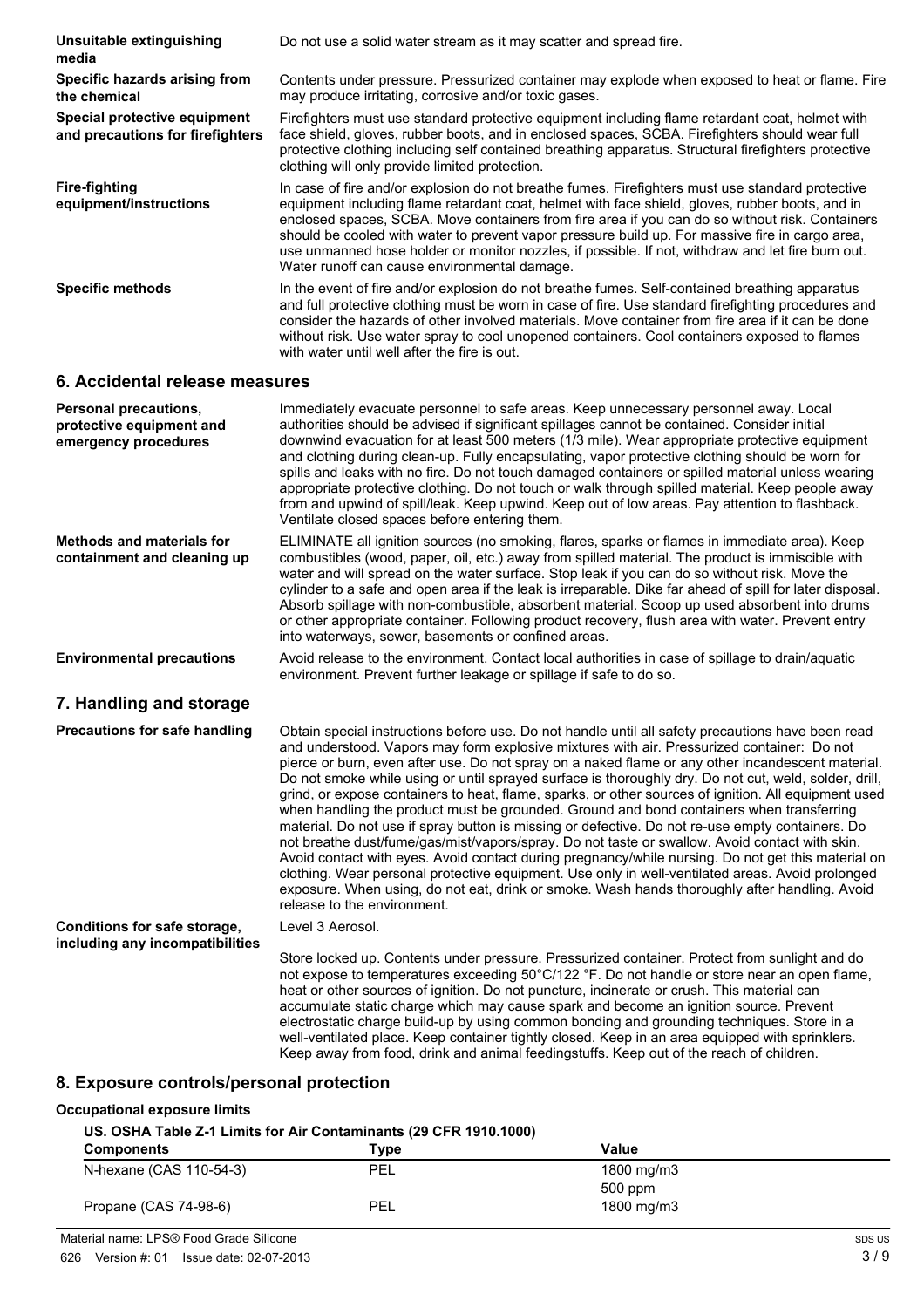#### **US. OSHA Table Z-1 Limits for Air Contaminants (29 CFR 1910.1000) Components Type Value**

| 1000 ppm<br>Value<br>1000 ppm<br>500 ppm<br>1000 ppm<br>500 ppm<br>1000 ppm<br>500 ppm<br>1000 ppm<br>500 ppm<br>1000 ppm<br>1000 ppm<br>50 ppm<br>1000 ppm<br>Value<br>1800 mg/m3<br>510 ppm<br>350 mg/m3<br>100 ppm<br>1800 mg/m3<br>510 ppm<br>350 mg/m3<br>100 ppm |
|------------------------------------------------------------------------------------------------------------------------------------------------------------------------------------------------------------------------------------------------------------------------|
|                                                                                                                                                                                                                                                                        |
|                                                                                                                                                                                                                                                                        |
|                                                                                                                                                                                                                                                                        |
|                                                                                                                                                                                                                                                                        |
|                                                                                                                                                                                                                                                                        |
|                                                                                                                                                                                                                                                                        |
|                                                                                                                                                                                                                                                                        |
|                                                                                                                                                                                                                                                                        |
|                                                                                                                                                                                                                                                                        |
|                                                                                                                                                                                                                                                                        |
|                                                                                                                                                                                                                                                                        |
|                                                                                                                                                                                                                                                                        |
|                                                                                                                                                                                                                                                                        |
|                                                                                                                                                                                                                                                                        |
|                                                                                                                                                                                                                                                                        |
|                                                                                                                                                                                                                                                                        |
|                                                                                                                                                                                                                                                                        |
|                                                                                                                                                                                                                                                                        |
|                                                                                                                                                                                                                                                                        |
|                                                                                                                                                                                                                                                                        |
|                                                                                                                                                                                                                                                                        |
|                                                                                                                                                                                                                                                                        |
|                                                                                                                                                                                                                                                                        |
|                                                                                                                                                                                                                                                                        |
|                                                                                                                                                                                                                                                                        |
|                                                                                                                                                                                                                                                                        |
|                                                                                                                                                                                                                                                                        |
|                                                                                                                                                                                                                                                                        |
|                                                                                                                                                                                                                                                                        |
|                                                                                                                                                                                                                                                                        |
|                                                                                                                                                                                                                                                                        |
|                                                                                                                                                                                                                                                                        |
|                                                                                                                                                                                                                                                                        |
| 1800 mg/m3                                                                                                                                                                                                                                                             |
| 510 ppm                                                                                                                                                                                                                                                                |
| 350 mg/m3                                                                                                                                                                                                                                                              |
|                                                                                                                                                                                                                                                                        |
| 100 ppm                                                                                                                                                                                                                                                                |
| 1800 mg/m3                                                                                                                                                                                                                                                             |
|                                                                                                                                                                                                                                                                        |
| 510 ppm                                                                                                                                                                                                                                                                |
| 350 mg/m3                                                                                                                                                                                                                                                              |
| 100 ppm                                                                                                                                                                                                                                                                |
| 1900 mg/m3                                                                                                                                                                                                                                                             |
| 800 ppm                                                                                                                                                                                                                                                                |
| 1900 mg/m3                                                                                                                                                                                                                                                             |
| 800 ppm                                                                                                                                                                                                                                                                |
| 180 mg/m3                                                                                                                                                                                                                                                              |
| 50 ppm                                                                                                                                                                                                                                                                 |
| 1800 mg/m3                                                                                                                                                                                                                                                             |
| 1000 ppm                                                                                                                                                                                                                                                               |
|                                                                                                                                                                                                                                                                        |
|                                                                                                                                                                                                                                                                        |
|                                                                                                                                                                                                                                                                        |
| <b>Specimen</b><br><b>Sampling Time</b>                                                                                                                                                                                                                                |
| Urine                                                                                                                                                                                                                                                                  |
|                                                                                                                                                                                                                                                                        |
|                                                                                                                                                                                                                                                                        |
|                                                                                                                                                                                                                                                                        |
|                                                                                                                                                                                                                                                                        |
|                                                                                                                                                                                                                                                                        |
|                                                                                                                                                                                                                                                                        |
|                                                                                                                                                                                                                                                                        |
|                                                                                                                                                                                                                                                                        |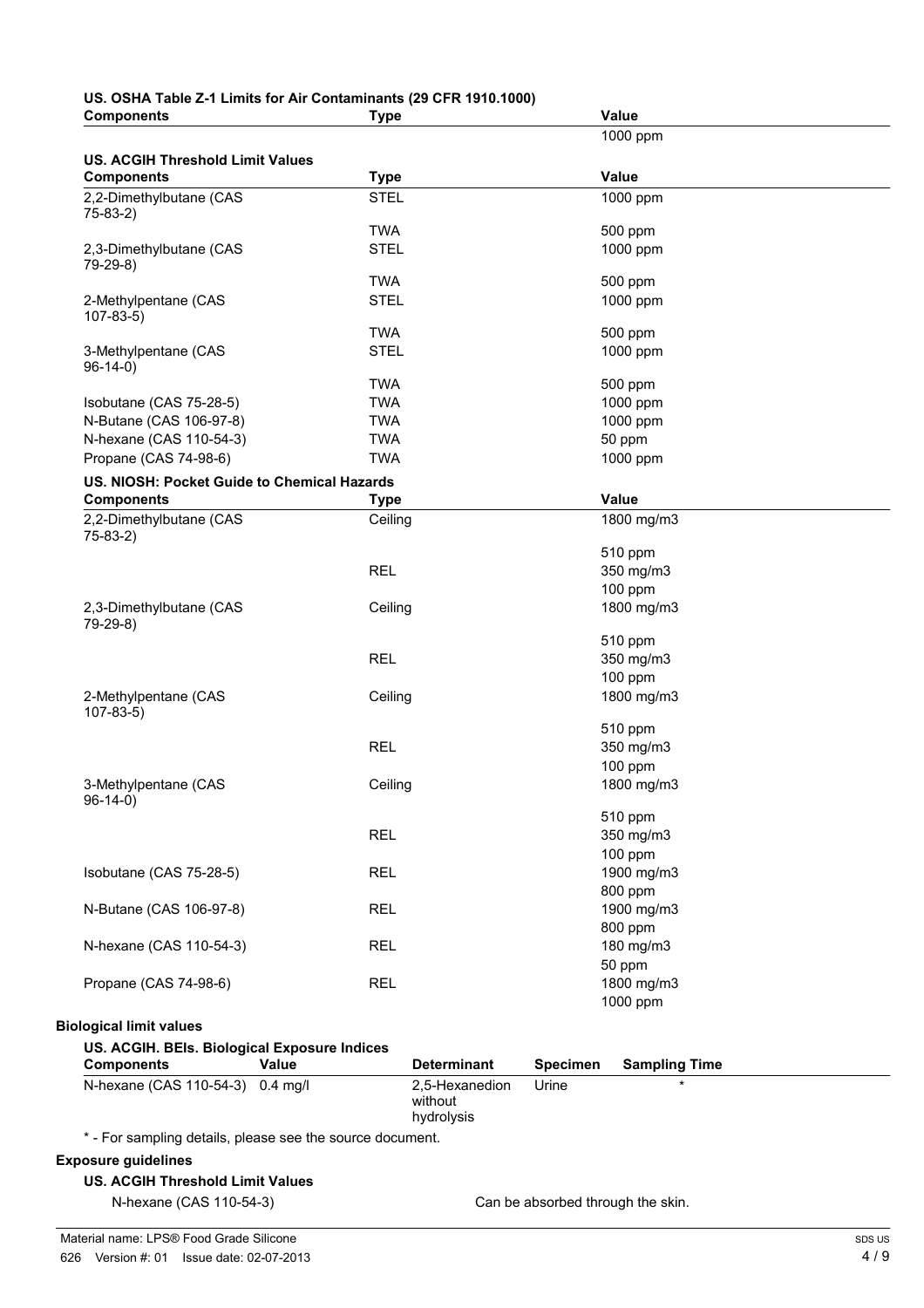|                                          | US. California Code of Regulations, Title 8, Section 5155. Airborne Contaminants                                                                                                                                                                                                                                                                                                                       |
|------------------------------------------|--------------------------------------------------------------------------------------------------------------------------------------------------------------------------------------------------------------------------------------------------------------------------------------------------------------------------------------------------------------------------------------------------------|
| N-HEXANE (CAS 110-54-3)                  | Can be absorbed through the skin.                                                                                                                                                                                                                                                                                                                                                                      |
| Appropriate engineering<br>controls      | Good general ventilation (typically 10 air changes per hour) should be used. Ventilation rates<br>should be matched to conditions. If applicable, use process enclosures, local exhaust ventilation,<br>or other engineering controls to maintain airborne levels below recommended exposure limits. If<br>exposure limits have not been established, maintain airborne levels to an acceptable level. |
|                                          | Individual protection measures, such as personal protective equipment                                                                                                                                                                                                                                                                                                                                  |
| Eye/face protection                      | Do not get in eyes. Chemical goggles are recommended. Eye wash fountain is recommended.                                                                                                                                                                                                                                                                                                                |
| <b>Skin protection</b>                   |                                                                                                                                                                                                                                                                                                                                                                                                        |
| <b>Hand protection</b>                   | For prolonged or repeated skin contact use suitable protective gloves. Chemical resistant gloves<br>are recommended.                                                                                                                                                                                                                                                                                   |
| <b>Other</b>                             | Personal protection equipment should be chosen according to the CEN standards and in<br>discussion with the supplier of the personal protective equipment. Wear suitable protective<br>clothing. Chemical resistant gloves.                                                                                                                                                                            |
| <b>Respiratory protection</b>            | If permissible levels are exceeded use NIOSH mechanical filter / organic vapor cartridge or an<br>air-supplied respirator.                                                                                                                                                                                                                                                                             |
| <b>Thermal hazards</b>                   | Not available.                                                                                                                                                                                                                                                                                                                                                                                         |
| <b>General hygiene</b><br>considerations | Do not get in eyes, on skin, on clothing. When using, do not eat, drink or smoke. Wash hands<br>after handling and before eating. Keep away from food and drink. Handle in accordance with good<br>industrial hygiene and safety practice.                                                                                                                                                             |

## **9. Physical and chemical properties**

| Appearance                                        | Liquid.                                                   |
|---------------------------------------------------|-----------------------------------------------------------|
| <b>Physical state</b>                             | Gas.                                                      |
| Form                                              | Aerosol.                                                  |
| Color                                             | Clear.Colorless                                           |
| Odor                                              | Mild. Ether-like.                                         |
| <b>Odor threshold</b>                             | Not established                                           |
| рH                                                | Not Applicable                                            |
| Melting point/freezing point                      | Not Established / -241.2 °F (-151.798775166 °C)           |
| Initial boiling point and boiling<br>range        | 141.8 °F (61 °C)                                          |
| <b>Flash point</b>                                | < 1.40 °F (< -17.00 °C) Tag Closed Cup                    |
| <b>Evaporation rate</b>                           | < 1 BuAc                                                  |
| Flammability (solid, gas)                         | Flammable gas.                                            |
| Upper/lower flammability or explosive limits      |                                                           |
| <b>Flammability limit - lower</b><br>(%)          | 1 % (estimated)                                           |
| <b>Flammability limit - upper</b><br>$(\%)$       | 6 % (estimated)                                           |
| Explosive limit - lower (%)                       | Not available.                                            |
| Explosive limit - upper (%)                       | Not available.                                            |
| Vapor pressure                                    | 352 mm Hg @ 38 °C                                         |
| <b>Vapor density</b>                              | ~3                                                        |
| Solubility(ies)                                   | Not soluble in water                                      |
| <b>Partition coefficient</b><br>(n-octanol/water) | >1                                                        |
| <b>Auto-ignition temperature</b>                  | 582.8 °F (306 °C)                                         |
| <b>Decomposition temperature</b>                  | Not available.                                            |
| <b>Viscosity</b>                                  | < 14 cSt @ 25°C                                           |
| <b>Other information</b>                          |                                                           |
| <b>Heat of combustion</b>                         | $>$ 30 kJ/g                                               |
| <b>Percent volatile</b>                           | 96 %                                                      |
| <b>Specific gravity</b>                           | $0.64 - 0.66$ @ 20°C                                      |
| VOC (Weight %)                                    | 96.1 % per State and Federal Consumer Product Regulations |
|                                                   |                                                           |

## **10. Stability and reactivity**

**Reactivity Reactivity** Strong oxidizing agents. Fluorine. Chlorine. Nitrates.

Material name: LPS® Food Grade Silicone 626 Version #: 01 Issue date: 02-07-2013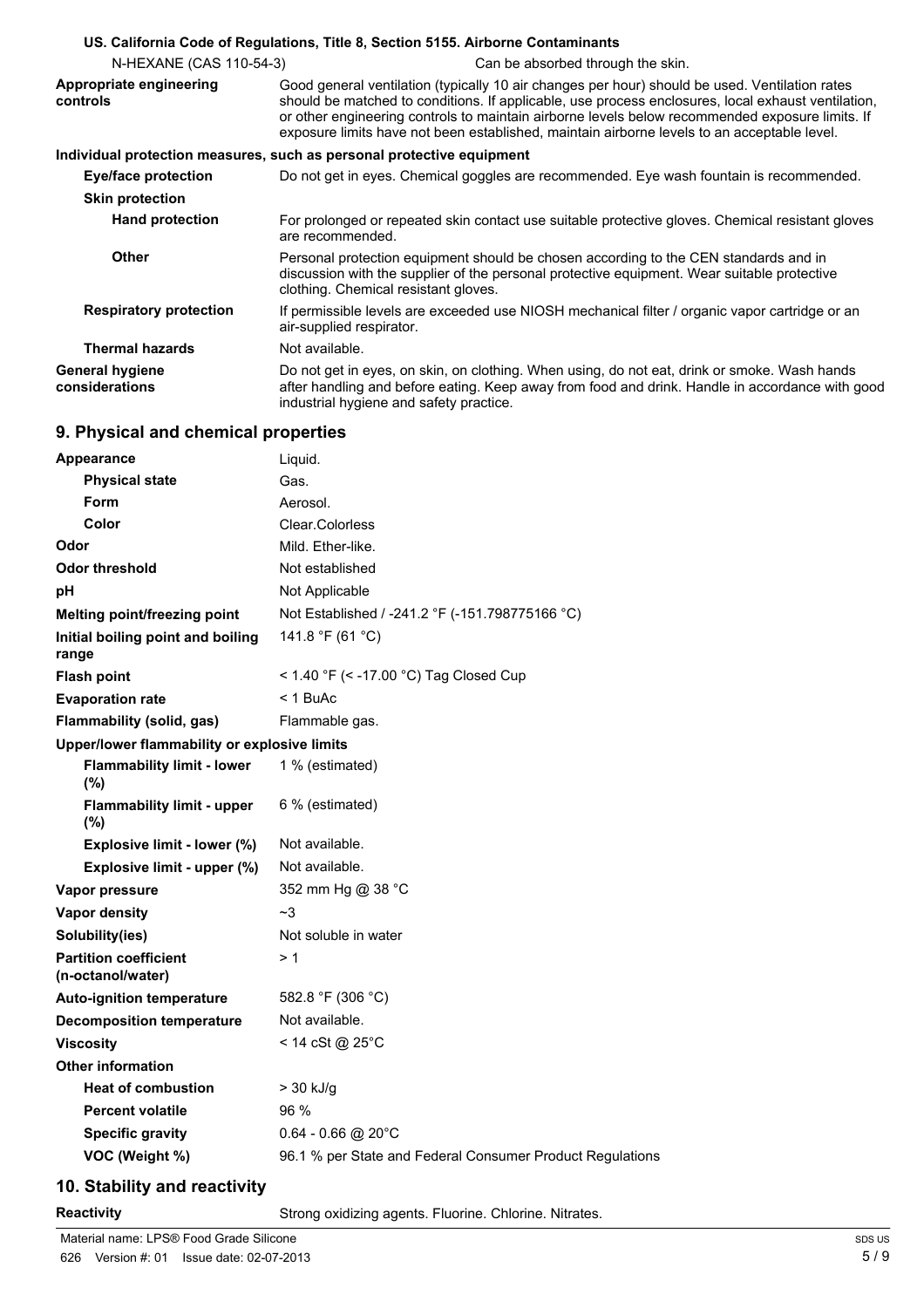| <b>Chemical stability</b>                    | Risk of explosion.                                                         |
|----------------------------------------------|----------------------------------------------------------------------------|
| <b>Possibility of hazardous</b><br>reactions | Hazardous polymerization does not occur.                                   |
| <b>Conditions to avoid</b>                   | Heat, flames and sparks. Avoid temperatures exceeding the flash point.     |
| Incompatible materials                       | Strong oxidizing agents. Fluorine. Chlorine. Nitrates.                     |
| <b>Hazardous decomposition</b><br>products   | At thermal decomposition temperatures, carbon monoxide and carbon dioxide. |

## **11. Toxicological information**

#### **Information on likely routes of exposure**

| Ingestion                                                                          | May be harmful if swallowed. May be fatal if swallowed and enters airways.                                                                                                                                                                                   |
|------------------------------------------------------------------------------------|--------------------------------------------------------------------------------------------------------------------------------------------------------------------------------------------------------------------------------------------------------------|
| <b>Inhalation</b>                                                                  | May be harmful if inhaled. Vapors have a narcotic effect and may cause headache, fatigue,<br>dizziness and nausea.                                                                                                                                           |
| <b>Skin contact</b>                                                                | Causes skin irritation.                                                                                                                                                                                                                                      |
| Eye contact                                                                        | May be irritating to eyes.                                                                                                                                                                                                                                   |
| Symptoms related to the<br>physical, chemical and<br>toxicological characteristics | Irritant effects. Symptoms of overexposure may be headache, dizziness, tiredness, nausea and<br>vomiting. Vapors have a narcotic effect and may cause headache, fatigue, dizziness and nausea.<br>Behavioral changes. Decrease in motor functions. Narcosis. |
| Information on toxicological effects                                               |                                                                                                                                                                                                                                                              |
| <b>Acute toxicity</b>                                                              | Based on available data, the classification criteria are not met.                                                                                                                                                                                            |
| <b>Skin corrosion/irritation</b>                                                   | Causes skin irritation.                                                                                                                                                                                                                                      |
| Serious eye damage/eye<br><b>irritation</b>                                        | May be irritating to eyes.                                                                                                                                                                                                                                   |
| <b>Respiratory sensitization</b>                                                   | Based on available data, the classification criteria are not met.                                                                                                                                                                                            |
| <b>Skin sensitization</b>                                                          | Based on available data, the classification criteria are not met.                                                                                                                                                                                            |
| Germ cell mutagenicity                                                             | Based on available data, the classification criteria are not met.                                                                                                                                                                                            |
| Carcinogenicity                                                                    | Based on available data, the classification criteria are not met.                                                                                                                                                                                            |
| <b>Reproductive toxicity</b>                                                       | Suspected of damaging fertility or the unborn child.                                                                                                                                                                                                         |
| Specific target organ toxicity -<br>single exposure                                | Narcotic effects.                                                                                                                                                                                                                                            |
| Specific target organ toxicity -<br>repeated exposure                              | Causes damage to organs through prolonged or repeated exposure. Central nervous system.<br>Liver. Kidneys. Blood. Skin.                                                                                                                                      |
| <b>Aspiration hazard</b>                                                           | May be harmful if swallowed and enters airways.                                                                                                                                                                                                              |
| <b>Chronic effects</b>                                                             | Prolonged inhalation may be harmful. Repeated absorption may cause disorder of central nervous<br>system, liver, kidneys and blood.                                                                                                                          |
| <b>Further information</b>                                                         | Symptoms may be delayed.                                                                                                                                                                                                                                     |
| 12. Ecological information                                                         |                                                                                                                                                                                                                                                              |
| <b>Ecotoxicity</b>                                                                 | Expected to be toxic to aquatic organisms. May cause long-term adverse effects in the<br>environment.                                                                                                                                                        |
| <b>Persistence and degradability</b>                                               | Not inherently biodegradable.                                                                                                                                                                                                                                |
| <b>Bioaccumulative potential</b>                                                   | Not available.                                                                                                                                                                                                                                               |

| Partition coefficient n-octanol / water (log Kow) |                |      |
|---------------------------------------------------|----------------|------|
| LPS® Food Grade Silicone                          |                | >1   |
| Propane                                           |                | 2.36 |
| Isobutane                                         |                | 2.76 |
| N-Butane                                          |                | 2.89 |
| 2,3-Dimethylbutane                                |                | 3.42 |
| 3-Methylpentane                                   |                | 3.6  |
| 2-Methylpentane                                   |                | 3.74 |
| 2,2-Dimethylbutane                                |                | 3.82 |
| N-hexane                                          |                | 3.9  |
| Mobility in soil                                  | Not available. |      |
| Other adverse effects                             | Not available. |      |
|                                                   |                |      |

#### **13. Disposal considerations**

**ns** Contents under pressure. Do not puncture, incinerate or crush. Collect and reclaim or dispose in sealed containers at licensed waste disposal site. Dispose in accordance with all applicable regulations.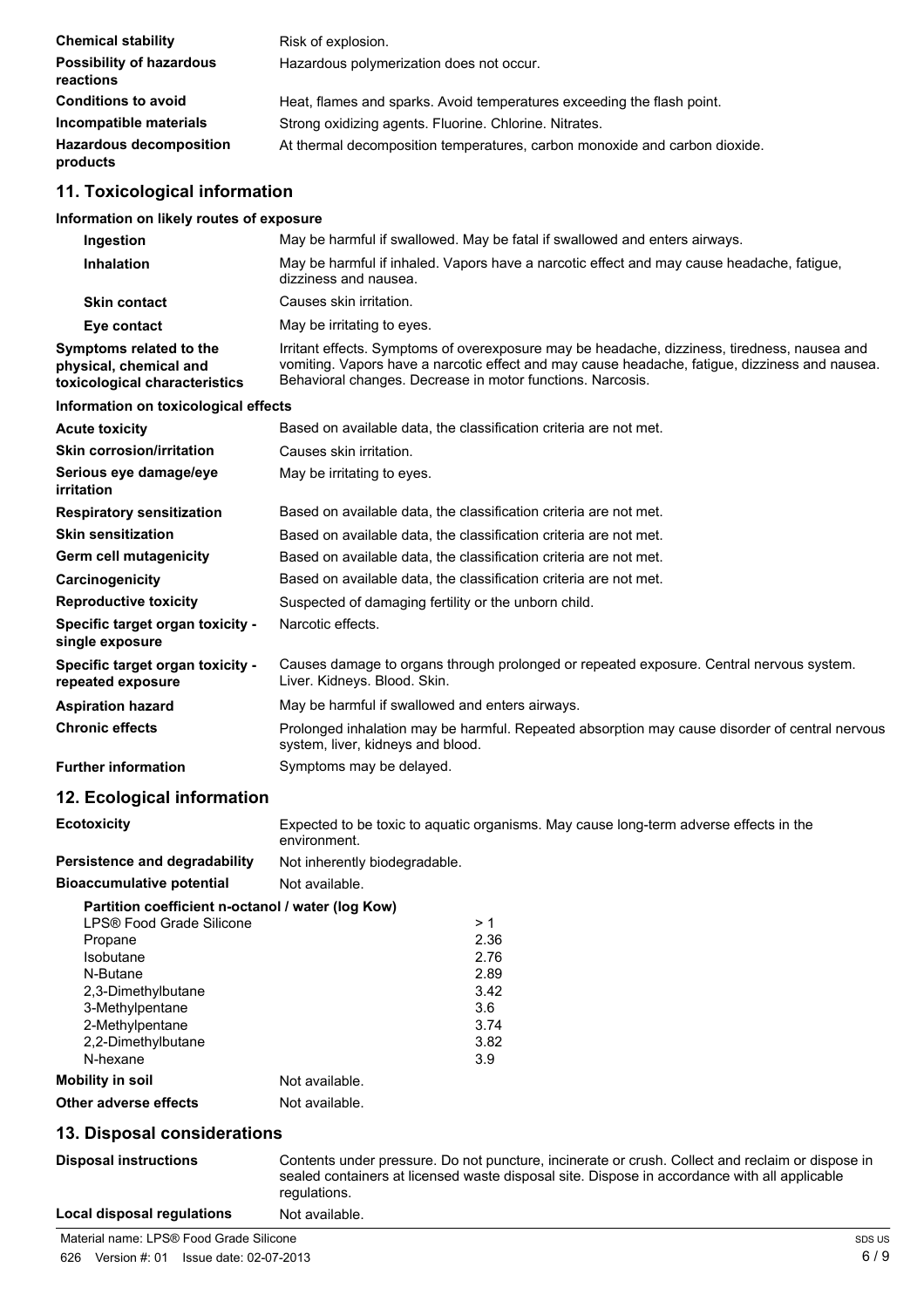| Hazardous waste code                     | D001: Waste Flammable material with a flash point <140 F<br>D003: Waste Reactive material                                                                                                                                                        |
|------------------------------------------|--------------------------------------------------------------------------------------------------------------------------------------------------------------------------------------------------------------------------------------------------|
| Waste from residues / unused<br>products | Dispose of in accordance with local regulations. Empty containers or liners may retain some<br>product residues. This material and its container must be disposed of in a safe manner (see:<br>Disposal instructions).                           |
| Contaminated packaging                   | Empty containers should be taken to an approved waste handling site for recycling or disposal.<br>Since emptied containers may retain product residue, follow label warnings even after container is<br>emptied. Do not re-use empty containers. |

## **14. Transport information**

## **DOT**

| וטע                                                                                   |                                                                                                       |
|---------------------------------------------------------------------------------------|-------------------------------------------------------------------------------------------------------|
| UN number                                                                             | UN1950                                                                                                |
| UN proper shipping name                                                               | Aerosols, flammable                                                                                   |
| <b>Transport hazard class(es)</b>                                                     | 2.1                                                                                                   |
| Subsidary class(es)                                                                   | Not available.                                                                                        |
| Packing group                                                                         | Not available.                                                                                        |
|                                                                                       | Special precautions for user Read safety instructions, MSDS and emergency procedures before handling. |
| <b>Labels required</b>                                                                | 2.1                                                                                                   |
| <b>Special provisions</b>                                                             | N82                                                                                                   |
| <b>Packaging exceptions</b>                                                           | 306                                                                                                   |
| Packaging non bulk                                                                    | None                                                                                                  |
| Packaging bulk                                                                        | None                                                                                                  |
| <b>IATA</b>                                                                           |                                                                                                       |
| UN number                                                                             | <b>UN1950</b>                                                                                         |
| UN proper shipping name                                                               | Aerosols, flammable                                                                                   |
| <b>Transport hazard class(es)</b>                                                     | 2.1                                                                                                   |
| Subsidary class(es)                                                                   |                                                                                                       |
| Packaging group                                                                       | Not available.                                                                                        |
| <b>Environmental hazards</b>                                                          | No                                                                                                    |
| Labels required                                                                       | 2.1                                                                                                   |
| <b>ERG Code</b>                                                                       | Not available.                                                                                        |
| Special precautions for user Not available.                                           |                                                                                                       |
| <b>IMDG</b>                                                                           |                                                                                                       |
| <b>UN number</b>                                                                      | <b>UN1950</b>                                                                                         |
| UN proper shipping name                                                               | Aerosols, flammable                                                                                   |
| <b>Transport hazard class(es)</b>                                                     | 2.1                                                                                                   |
| <b>Subsidary class(es)</b>                                                            |                                                                                                       |
| Packaging group                                                                       | Not available.                                                                                        |
| <b>Environmental hazards</b>                                                          |                                                                                                       |
| <b>Marine pollutant</b>                                                               | No                                                                                                    |
| <b>Labels required</b>                                                                | 2.1                                                                                                   |
| <b>EmS</b>                                                                            | Not available.                                                                                        |
| Special precautions for user Not available.                                           |                                                                                                       |
| Transport in bulk according to<br>Annex II of MARPOL 73/78 and<br>the <b>IBC</b> Code | No information available.                                                                             |
| <b>DOT</b>                                                                            |                                                                                                       |
| △                                                                                     |                                                                                                       |

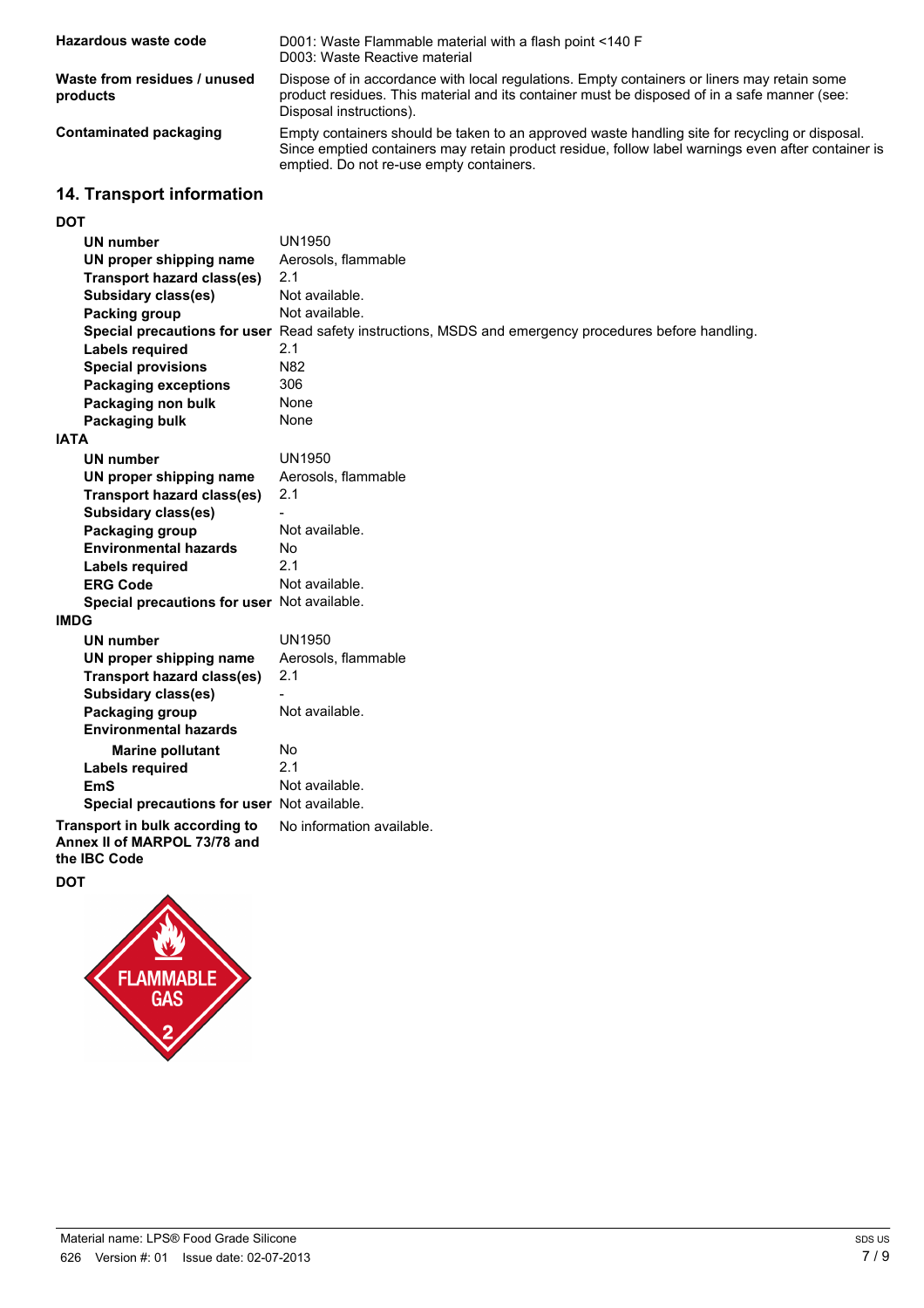

### **15. Regulatory information**

| US federal regulations                                                                                                                                                                                                                            | This product is a "Hazardous Chemical" as defined by the OSHA Hazard Communication<br>Standard, 29 CFR 1910.1200.                    |
|---------------------------------------------------------------------------------------------------------------------------------------------------------------------------------------------------------------------------------------------------|--------------------------------------------------------------------------------------------------------------------------------------|
|                                                                                                                                                                                                                                                   | TSCA Section 12(b) Export Notification (40 CFR 707, Subpt. D)                                                                        |
| Not regulated.                                                                                                                                                                                                                                    | US. OSHA Specifically Regulated Substances (29 CFR 1910.1001-1050)                                                                   |
| Not on regulatory list.<br><b>CERCLA Hazardous Substance List (40 CFR 302.4)</b>                                                                                                                                                                  |                                                                                                                                      |
| 2,2-Dimethylbutane (CAS 75-83-2)<br>2,3-Dimethylbutane (CAS 79-29-8)<br>2-Methylpentane (CAS 107-83-5)<br>3-Methylpentane (CAS 96-14-0)<br>Isobutane (CAS 75-28-5)<br>N-Butane (CAS 106-97-8)<br>N-hexane (CAS 110-54-3)<br>Propane (CAS 74-98-6) | <b>LISTED</b><br><b>LISTED</b><br><b>LISTED</b><br><b>LISTED</b><br><b>LISTED</b><br><b>LISTED</b><br><b>LISTED</b><br><b>LISTED</b> |
| Superfund Amendments and Reauthorization Act of 1986 (SARA)                                                                                                                                                                                       |                                                                                                                                      |
| <b>Hazard categories</b>                                                                                                                                                                                                                          | Immediate Hazard - Yes<br>Delayed Hazard - Yes<br>Fire Hazard - Yes<br>Pressure Hazard - Yes<br>Reactivity Hazard - No               |
| <b>SARA 302 Extremely</b><br>hazardous substance                                                                                                                                                                                                  | No                                                                                                                                   |
| SARA 311/312 Hazardous<br>chemical                                                                                                                                                                                                                | No                                                                                                                                   |
| Other federal regulations                                                                                                                                                                                                                         |                                                                                                                                      |
|                                                                                                                                                                                                                                                   | Clean Air Act (CAA) Section 112 Hazardous Air Pollutants (HAPs) List                                                                 |
| N-hexane (CAS 110-54-3)                                                                                                                                                                                                                           | Clean Air Act (CAA) Section 112(r) Accidental Release Prevention (40 CFR 68.130)                                                     |
| Isobutane (CAS 75-28-5)<br>N-Butane (CAS 106-97-8)<br>Propane (CAS 74-98-6)                                                                                                                                                                       |                                                                                                                                      |
| <b>Safe Drinking Water Act</b><br>(SDWA)                                                                                                                                                                                                          | Not regulated.                                                                                                                       |
| <b>Code Number</b>                                                                                                                                                                                                                                | Drug Enforcement Administration (DEA). List 2, Essential Chemicals (21 CFR 1310.02(b) and 1310.04(f)(2) and Chemical                 |
| Not listed                                                                                                                                                                                                                                        | Drug Enforcement Administration (DEA). List 1 & 2 Exempt Chemical Mixtures (21 CFR 1310.12(c))                                       |
| Not regulated.<br><b>DEA Exempt Chemical Mixtures Code Number</b>                                                                                                                                                                                 |                                                                                                                                      |
| Not regulated.                                                                                                                                                                                                                                    |                                                                                                                                      |
| <b>Food and Drug</b><br><b>Administration (FDA)</b>                                                                                                                                                                                               | Not regulated.                                                                                                                       |
| <b>US state regulations</b>                                                                                                                                                                                                                       |                                                                                                                                      |
| US. Massachusetts RTK - Substance List                                                                                                                                                                                                            |                                                                                                                                      |
| 2,2-Dimethylbutane (CAS 75-83-2)<br>2,3-Dimethylbutane (CAS 79-29-8)<br>2-Methylpentane (CAS 107-83-5)<br>3-Methylpentane (CAS 96-14-0)<br>Isobutane (CAS 75-28-5)                                                                                |                                                                                                                                      |

N-Butane (CAS 106-97-8)